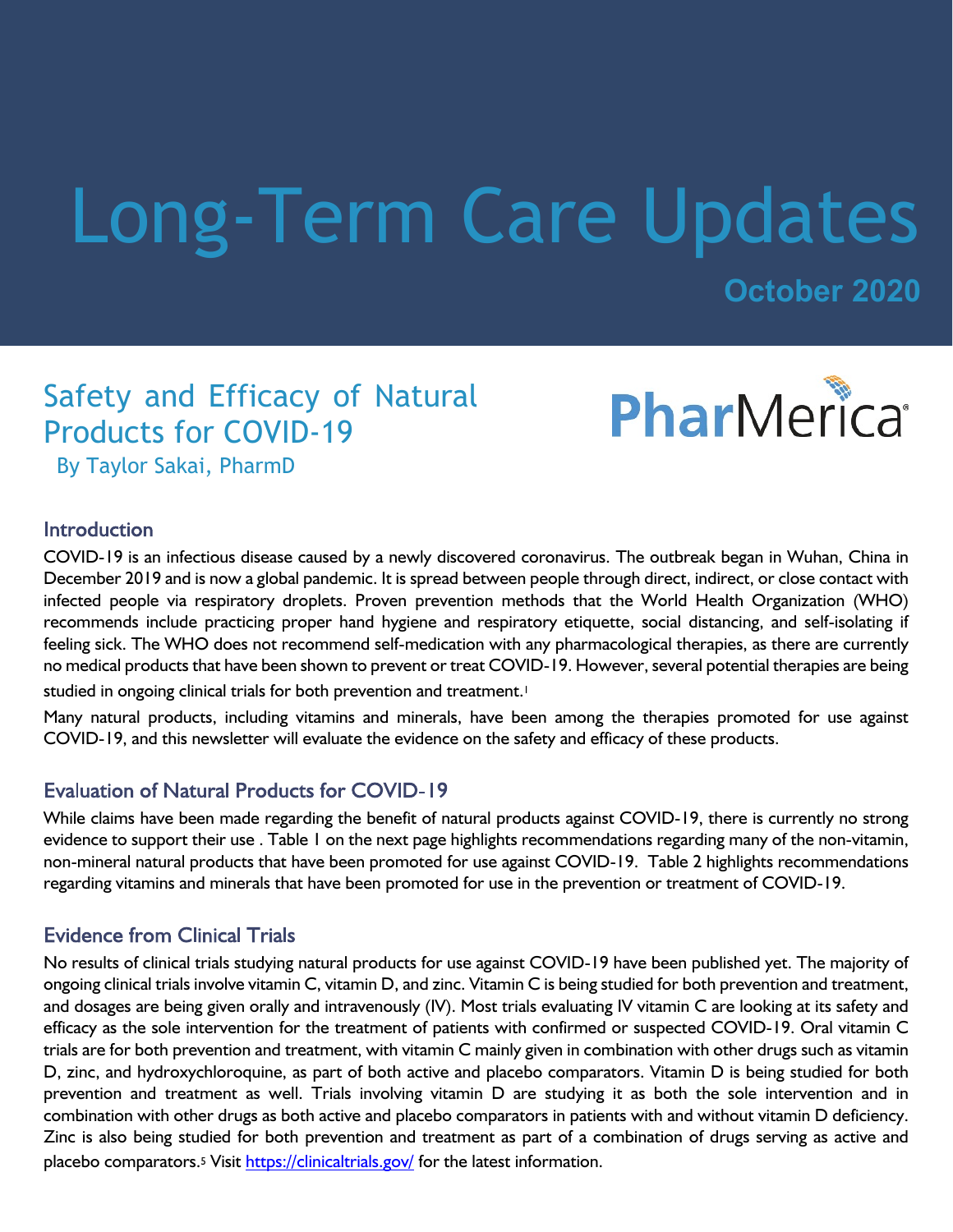Table 1. Rationale and Recommendations on the use of natural products for COVID-19 infection.2-4

| <b>Natural Product</b> | Rationale                                                                   | Recommendation                                                                                                                                                                                                                                                                                                                                                   |
|------------------------|-----------------------------------------------------------------------------|------------------------------------------------------------------------------------------------------------------------------------------------------------------------------------------------------------------------------------------------------------------------------------------------------------------------------------------------------------------|
| Astragalus             | Anti-inflammatory, antioxidant,<br>antiviral, and immunomodulant<br>effects | There is no evidence to support its use against COVID-19.                                                                                                                                                                                                                                                                                                        |
| <b>Birch</b>           | Immunomodulant effects                                                      | Some experts have warned that it may interfere with the body's immune<br>and inflammatory response against COVID-19, and while there is no strong<br>evidence to support these warnings, there is also no evidence to support<br>its use against COVID-19.                                                                                                       |
| Cat's claw             | Anti-inflammatory, antioxidant,<br>antiviral, and immunomodulant<br>effects | Some experts have warned that it may interfere with the body's immune<br>and inflammatory response against COVID-19, and while there is no strong<br>evidence to support these warnings, there is also no evidence to support<br>its use against COVID-19.                                                                                                       |
| Echinacea              | Anti-inflammatory, antioxidant,<br>antiviral, and immunomodulant<br>effects | Some experts have warned that it may interfere with the body's immune<br>and inflammatory response against COVID-19, and while there is no strong<br>evidence to support these warnings, there is also no evidence to support<br>its use against COVID-19.                                                                                                       |
| Elderberry             | Antioxidant and immunomodu-<br>lant effects                                 | There is no evidence to support its use against COVID-19.                                                                                                                                                                                                                                                                                                        |
| Garlic                 | Antioxidant, antiviral, and immu-<br>nomodulant effects                     | There is no evidence to support its use against COVID-19.                                                                                                                                                                                                                                                                                                        |
| Licorice               | Anti-inflammatory, antioxidant,<br>antiviral, and immunomodulant<br>effects | Some experts have warned that it may interfere with the body's immune<br>and inflammatory response against COVID-19, and while there is no strong<br>evidence to support these warnings, there is also no evidence to support<br>its use against COVID-19.                                                                                                       |
| Meadowsweet            | Anti-inflammatory effects                                                   | Some experts have warned that it may interfere with the body's immune<br>and inflammatory response against COVID-19, and while there is no strong<br>evidence to support these warnings, there is also no evidence to support<br>its use against COVID-19.                                                                                                       |
| Oleander               | None                                                                        | There is no evidence to support its use against COVID-19. Moreover, all<br>parts of the oleander plant are considered toxic, and it is likely unsafe when<br>used orally due to a high risk for toxicity and being possibly unsafe when<br>applied topically due to risk for absorption through skin. Oleander should<br>be recommended against for any purpose. |
| Quercetin              | Anti-inflammatory, antioxidant,<br>antiviral, and immunomodulant<br>effects | There is no evidence to support its use against COVID-19.                                                                                                                                                                                                                                                                                                        |
| Turmeric               | Anti-inflammatory, antioxidant,<br>and immunomodulant effects               | Some experts have warned that it may interfere with the body's immune<br>and inflammatory response against COVID-19, and while there is no strong<br>evidence to support these warnings, there is also no evidence to support<br>its use against COVID-19.                                                                                                       |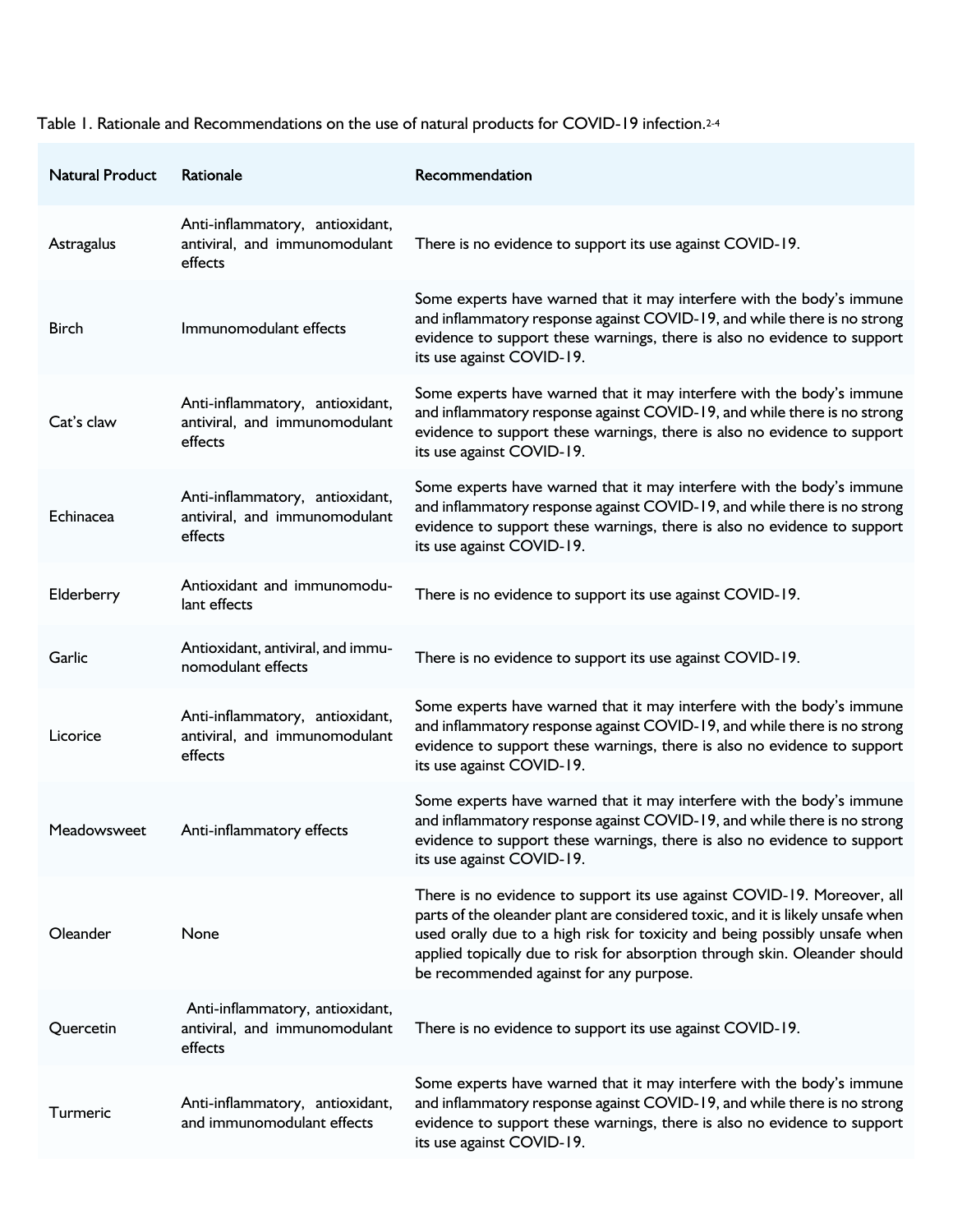#### Table 2. Rationale and recommendations on the use of vitamins and minerals for COVID-19 infection.2-4

| Product   | Rationale                                                                                                                                                                                                                                                                                                                                                                                                                                                                                                                                                                                                                                                                                                | Recommendation                                                                                                                                                                                                                                                                                                                                                                                                                                                                                                                                                                                                                                                                                                        |
|-----------|----------------------------------------------------------------------------------------------------------------------------------------------------------------------------------------------------------------------------------------------------------------------------------------------------------------------------------------------------------------------------------------------------------------------------------------------------------------------------------------------------------------------------------------------------------------------------------------------------------------------------------------------------------------------------------------------------------|-----------------------------------------------------------------------------------------------------------------------------------------------------------------------------------------------------------------------------------------------------------------------------------------------------------------------------------------------------------------------------------------------------------------------------------------------------------------------------------------------------------------------------------------------------------------------------------------------------------------------------------------------------------------------------------------------------------------------|
| Selenium  | Antioxidant and immunomodulant effects                                                                                                                                                                                                                                                                                                                                                                                                                                                                                                                                                                                                                                                                   | Some experts have suggested that selenium deficiency may in-<br>crease the risk for severe infection from COVID-19, but there is<br>no evidence to support its use for COVID-19.                                                                                                                                                                                                                                                                                                                                                                                                                                                                                                                                      |
|           |                                                                                                                                                                                                                                                                                                                                                                                                                                                                                                                                                                                                                                                                                                          | It is likely safe when used orally in amounts up to the tolerable<br>upper intake level of 400mcg daily but possibly unsafe when used<br>orally at high doses or long-term due to risk for toxicity.                                                                                                                                                                                                                                                                                                                                                                                                                                                                                                                  |
| Vitamin C | Anti-inflammatory, antioxidant, and immunostim-<br>ulant effects<br>The presence of infection may decrease vitamin<br>C concentrations, and supplementation may help<br>to protect host cells against infection-induced<br>oxidative stress.                                                                                                                                                                                                                                                                                                                                                                                                                                                             | Some experts have suggested taking 200mg daily to prevent<br>COVID-19 or 1-2g daily at symptom onset to improve recovery.<br>While these doses are likely safe in most adults, there is no<br>evidence to support its use against COVID-19.                                                                                                                                                                                                                                                                                                                                                                                                                                                                           |
|           |                                                                                                                                                                                                                                                                                                                                                                                                                                                                                                                                                                                                                                                                                                          | COVID-19 Treatment Guidelines from the National Institutes of<br>Health (NIH) conclude that there are insufficient data to recom-<br>mend either for or against the use of vitamin C for treatment of<br>COVID-19 in critically ill and non-critically ill patients.                                                                                                                                                                                                                                                                                                                                                                                                                                                  |
| Vitamin D | Vitamin D has the potential to alter innate and<br>adaptive immune responses, since the vitamin D<br>receptor is expressed on immune cells such as B<br>cells, T cells, and antigen-presenting cells. It may<br>downregulate pro-inflammatory cytokines, up-<br>regulate anti-inflammatory cytokines, increase T<br>regulatory cell activity, and reduce cytokine<br>storm.<br>Vitamin D deficiency is associated with increased<br>autoimmunity and increased susceptibility to in-<br>fection. It is common among Hispanic and Black<br>populations, older patients, and patients with<br>obesity, hypertension, and diabetes - populations<br>that may be associated with worse COVID-19<br>outcomes. | Some experts have suggested taking 2000IU (50mcg) daily to<br>reduce the risk for COVID-19 or 400-1000IU (10-25mcg) daily<br>for people who are unable to spend 15-30 minutes in the sun each<br>day.<br>While these doses are likely safe in most adults, there is no<br>evidence to support its use for COVID-19.<br>COVID-19 Treatment Guidelines from the NIH conclude that<br>there are insufficient data to recommend either for or against the<br>use of vitamin D for prevention or treatment of COVID-19.                                                                                                                                                                                                    |
|           |                                                                                                                                                                                                                                                                                                                                                                                                                                                                                                                                                                                                                                                                                                          | There is no evidence to support its use for COVID-19.                                                                                                                                                                                                                                                                                                                                                                                                                                                                                                                                                                                                                                                                 |
| Zinc      | Zinc is thought to have anti-inflammatory, antivi-<br>ral, and immunomodulating effects. It may be<br>involved in antibody and white blood cell produc-<br>tion and appears to inhibit some viral RNA repli-<br>cation.<br>Zinc deficiency increases pro-inflammatory cy-<br>tokine concentrations and decreases antibody<br>production, while supplementation increases the<br>ability of polymorphonuclear cells to fight infec-<br>tion.                                                                                                                                                                                                                                                              | COVID-19 Treatment Guidelines from the NIH conclude that<br>there are insufficient data to recommend either for or against the<br>use of zinc for treatment of COVID-19. They also recommend<br>against zinc supplementation above the recommended dietary<br>allowance (elemental zinc I lmg daily for men, 8mg daily for<br>nonpregnant women) for prevention of COVID-19, except in<br>clinical trials (moderate strength of recommendation based on<br>evidence from expert opinion).<br>Long-term supplementation can cause copper deficiency with<br>reversible hematologic defects (anemia, leukopenia) and poten-<br>tially irreversible neurologic defects (myelopathy, paresthesia,<br>ataxia, spasticity). |